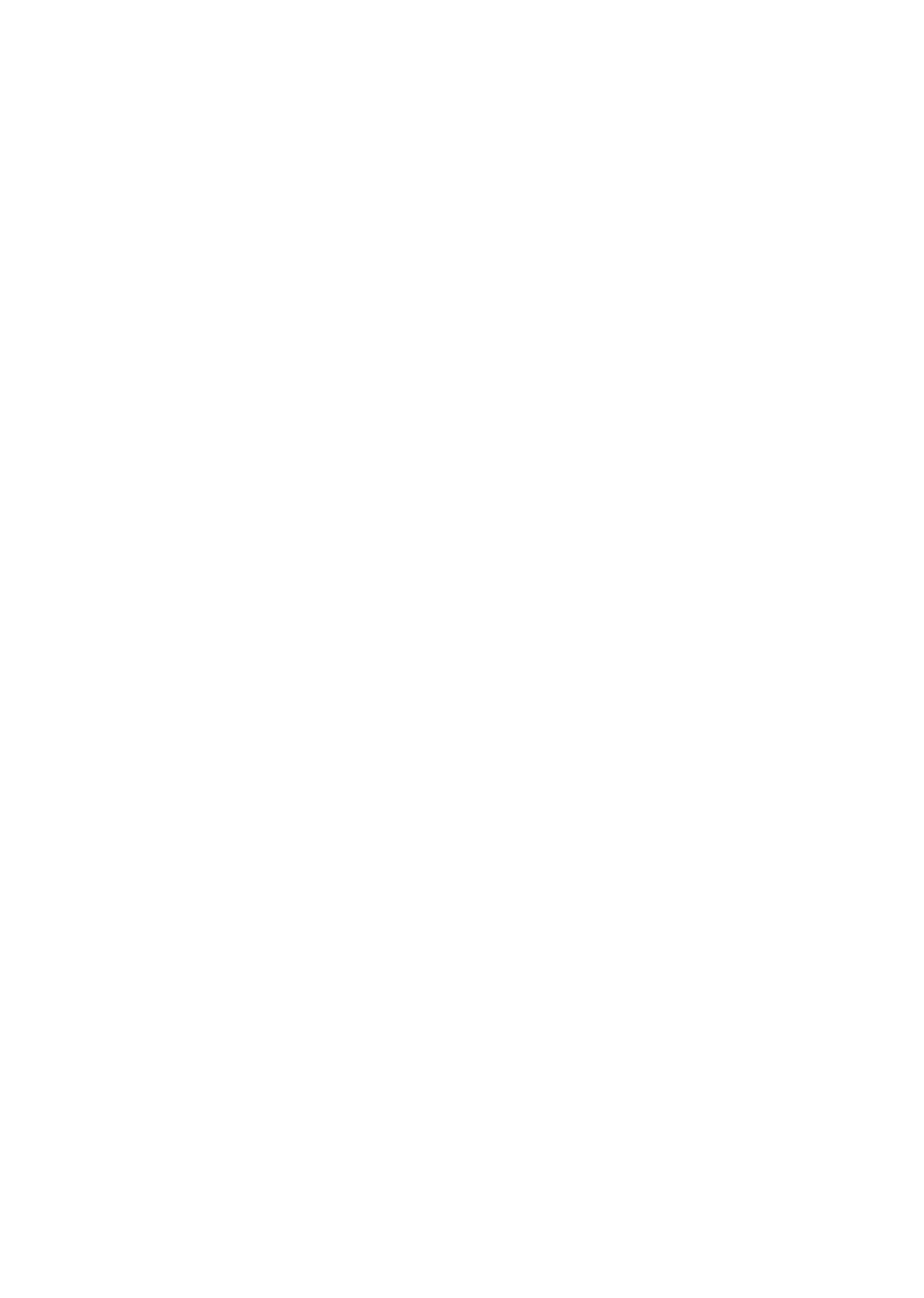







भकृअनुप - केन्द्रीय तम्बाकू अनुसंधान संस्थान (आईएसओ 9001:2015 प्रामाणित संस्थान) राजमन्द्री - 533 105, आंध्र प्रदेश, भारत **ICAR-CENTRAL TOBACCO RESEARCH INSTITUTE** (An ISO 9001:2015 Certified Institute) RAJAHMUNDRY - 533 105, ANDHRA PRADESH, INDIA

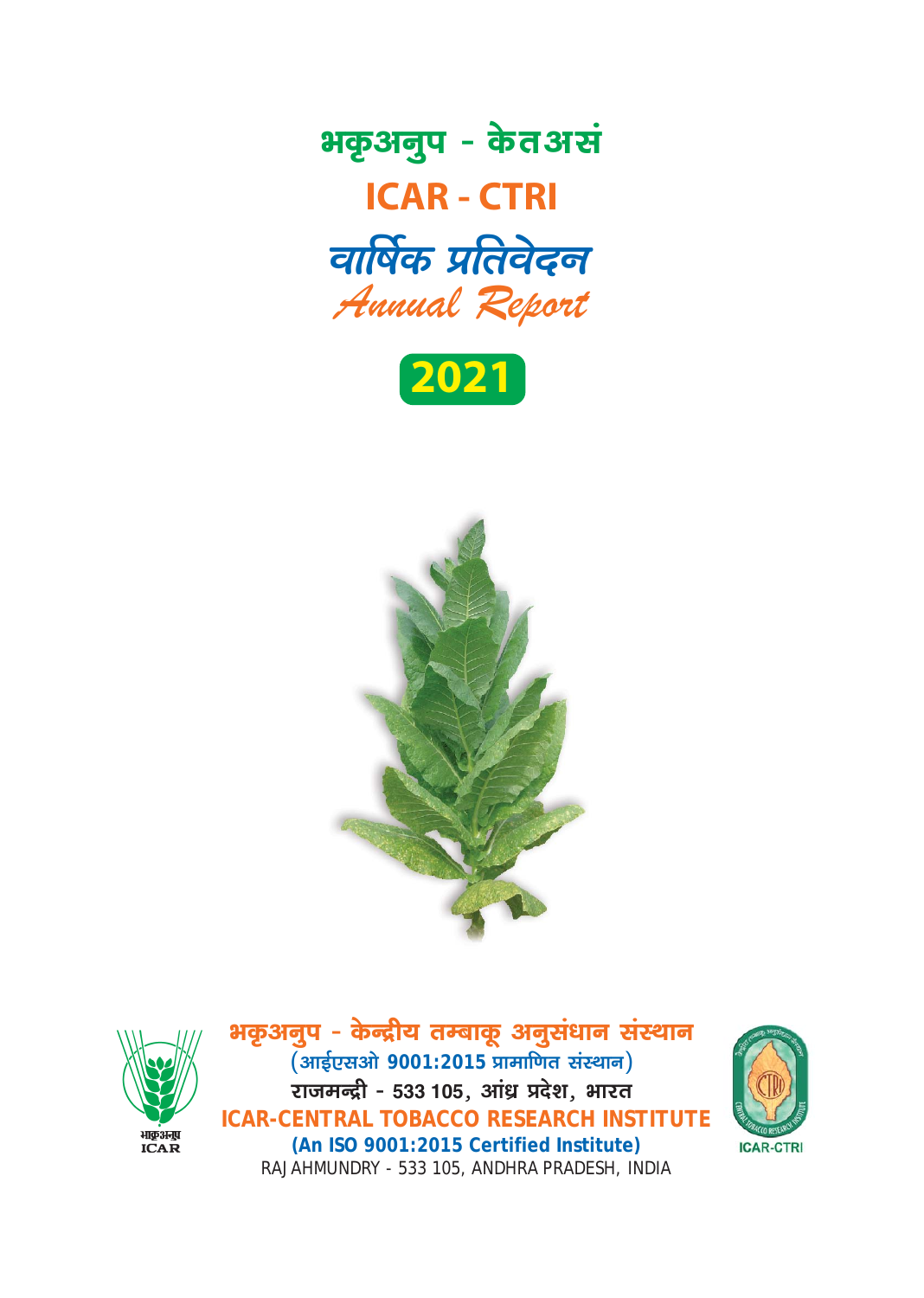### **ƒÁu |N˛ üuoƒztå Annual Report** 2021 **भकृअनुप-केतअसं**

#### प्रकाशक डॉ. डी. दामोदर रेड्डी

निदेशक भाकृअनुप–केन्द्रीय तम्बाकू अनुसंधान संस्थान राजमन्ड्री – 533 105, आंध्र प्रदेश, भारत फोन: 0883-2449871-4. फेंक्स : 0883-2448341, 2410555 ई–मेल : director.ctri@icar.gov.in वेबसाइट: https://ctri.icar.gov.in

#### संपादकीय समिति

डॉ. डी. दामोदर रेड्डी लाला संग्रहणे परंपर<br>संग्रहणे व्यवरराव डॉ. एच. रविशंकर डॉ. टी. किरन कुमार डॉ. जे.जे. राजप्पा बी. शैलजा जयशेखरन

सहायता सी. वी. के. रेड्डी सीएच. लक्ष्मीनारायणी मो. इलियास

2021 **ICAR-CTRI**

#### **Published by Dr. D. Damodar Reddy**

**Director** ICAR-Central Tobacco Research Institute Rajahmundry - 533 105, Andhra Pradesh, India Phone: 0883-2449871-4, Fax: 0883-2448341, 2410555 e-mail : director.ctri@icar.gov.in Website: https://ctri.icar.gov.in

**Editorial Committee Dr. D. Damodar Reddy Dr. C. Chandra Sekhara Rao Dr. H. Ravisankar Dr. T. Kiran Kumar Dr. J.J. Rajappa Mrs. B. Sailaja Jayasekharan**

**Assisted by Mr. C.V.K. Reddy Mrs. Ch. Lakshminarayani Mr. Md. Elias**

सर्वाधिकार सुरक्षित। इस प्रकाशन के किसी भी भाग का मुद्रण किसी भी प्रकार से, माइक्रो फिल्म ;k vU; dksbZ ek/;e }kjk iqu% izdk"ku] izlkfjr करना, निदेशक, आईसीएऑर-सीटीआरआई की लिखित अनुमति के बिना निषेध है।

Printed at

New Image Graphics, Vijayawada-520 002 Phone : 9347553274

All rights reserved. No part of this publication may be reproduced or transmitted in any form by print, microfilm or any other means without the written permission of the Director, ICAR-CTRI.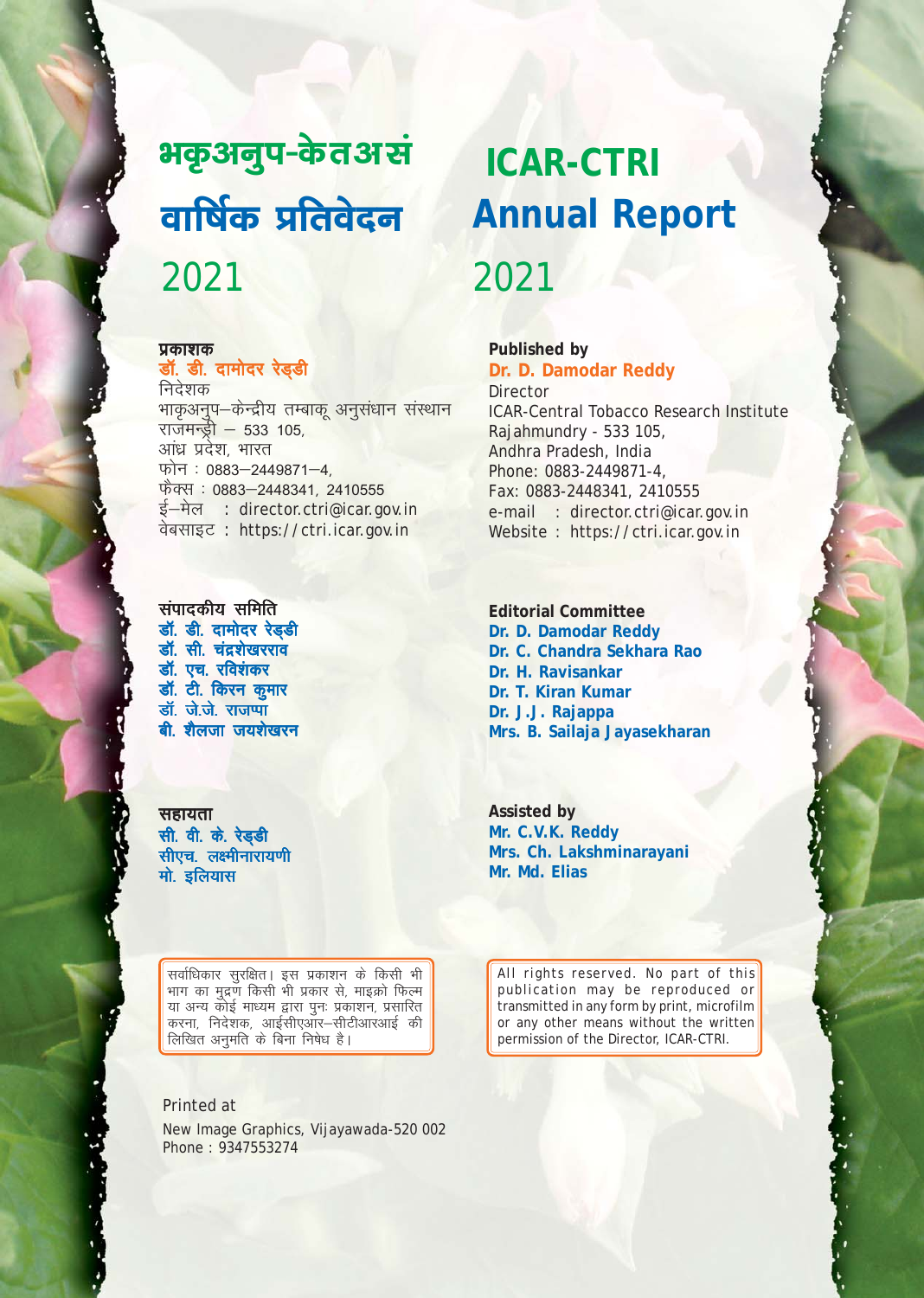# Contents (विषयासूची

| प्रस्तावना                                                                       |
|----------------------------------------------------------------------------------|
| Preface                                                                          |
| कार्यकारी सारांश                                                                 |
|                                                                                  |
| भूमिका                                                                           |
|                                                                                  |
| अनुसंधान उपलब्धियां                                                              |
|                                                                                  |
| मूल्यांकित एवं हस्तांतरित प्रौद्योगिकी                                           |
|                                                                                  |
| शिक्षा एवं प्रशिक्षण                                                             |
|                                                                                  |
| कृषि विज्ञान केन्द्र                                                             |
| .62                                                                              |
| पुरस्कार एवं सम्मान                                                              |
| .70                                                                              |
| सम्पर्क एवं सहयोग                                                                |
| Linkages and Collaborations                                                      |
| तम्बाकू पर अखिल भारतीय नेटवर्क परियोजना                                          |
| .73                                                                              |
| प्रकाशनों की सूची                                                                |
| <b>List of Publications</b>                                                      |
| अनुमोदित चालू परियोजनाओं की सूची                                                 |
|                                                                                  |
| अनुसंधान सलाहकार समिति, पंचवर्षीय समीक्षा दल, संस्थान अनुसंधान परिषद             |
| तथा संस्थान प्रबंधन समिति की बैठकें                                              |
| RAC, QRT, IRC and IMC Meetings<br>89<br>.<br>.                                   |
| सम्मेलनों, बैठकों, कार्यशालाओं एवं संगोष्ठियों में वैज्ञानिकों की प्रतिभागिता    |
| Participation of Scientists in Conferences, Meetings, Workshops and Symposia  92 |
| प्रशिक्षण एवं क्षमता निर्माण                                                     |
|                                                                                  |
| सेमिनार, किसान दिवस तथा महत्वपूर्ण कार्यक्रम                                     |
|                                                                                  |
| कृषि में महिला सशक्तिकरण                                                         |
|                                                                                  |
| गणमान्य अतिथिगण                                                                  |
|                                                                                  |
| कार्मिक                                                                          |
| Personnel                                                                        |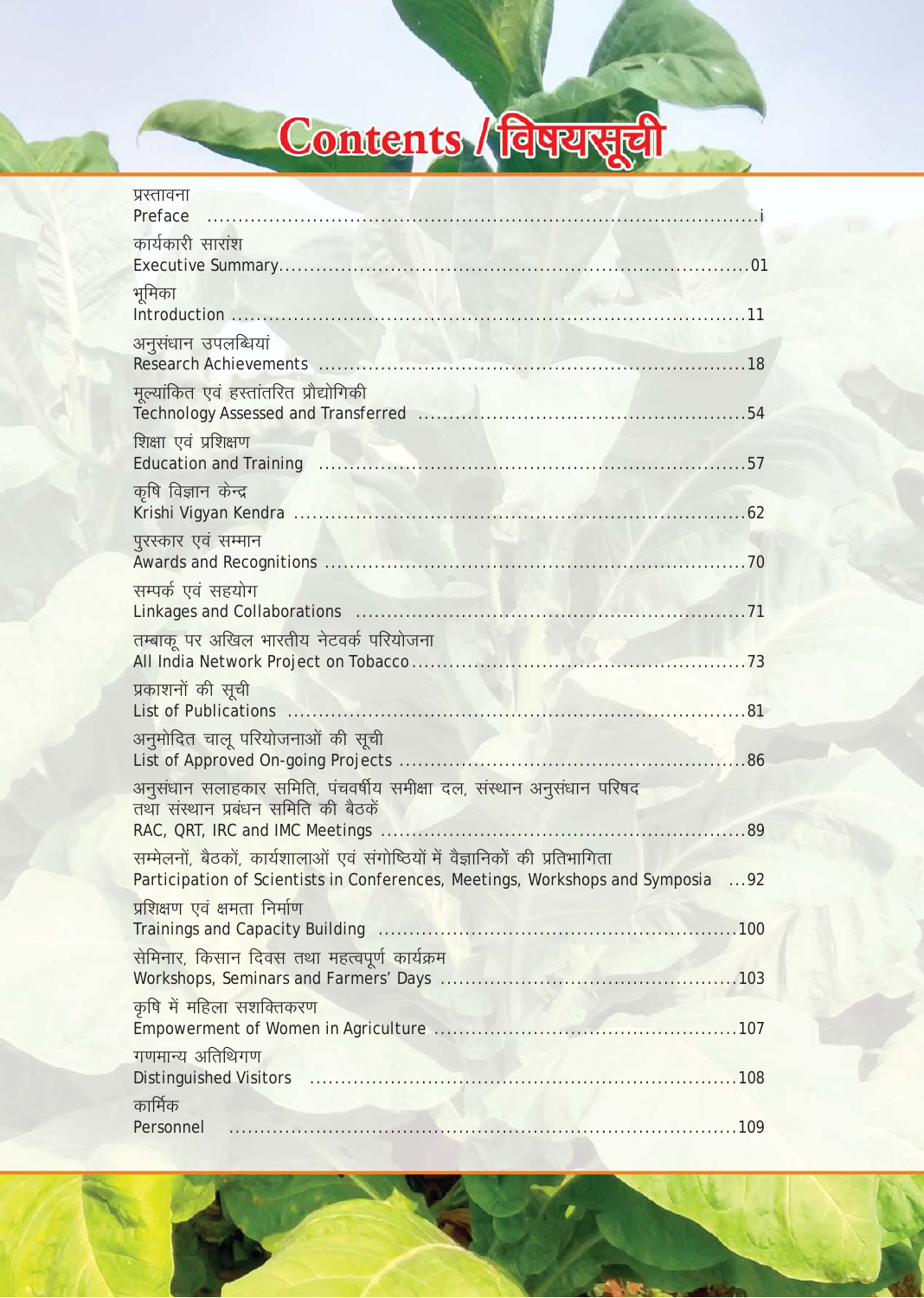





18

vi J<br>ICAR - CTRI Annual Report 2021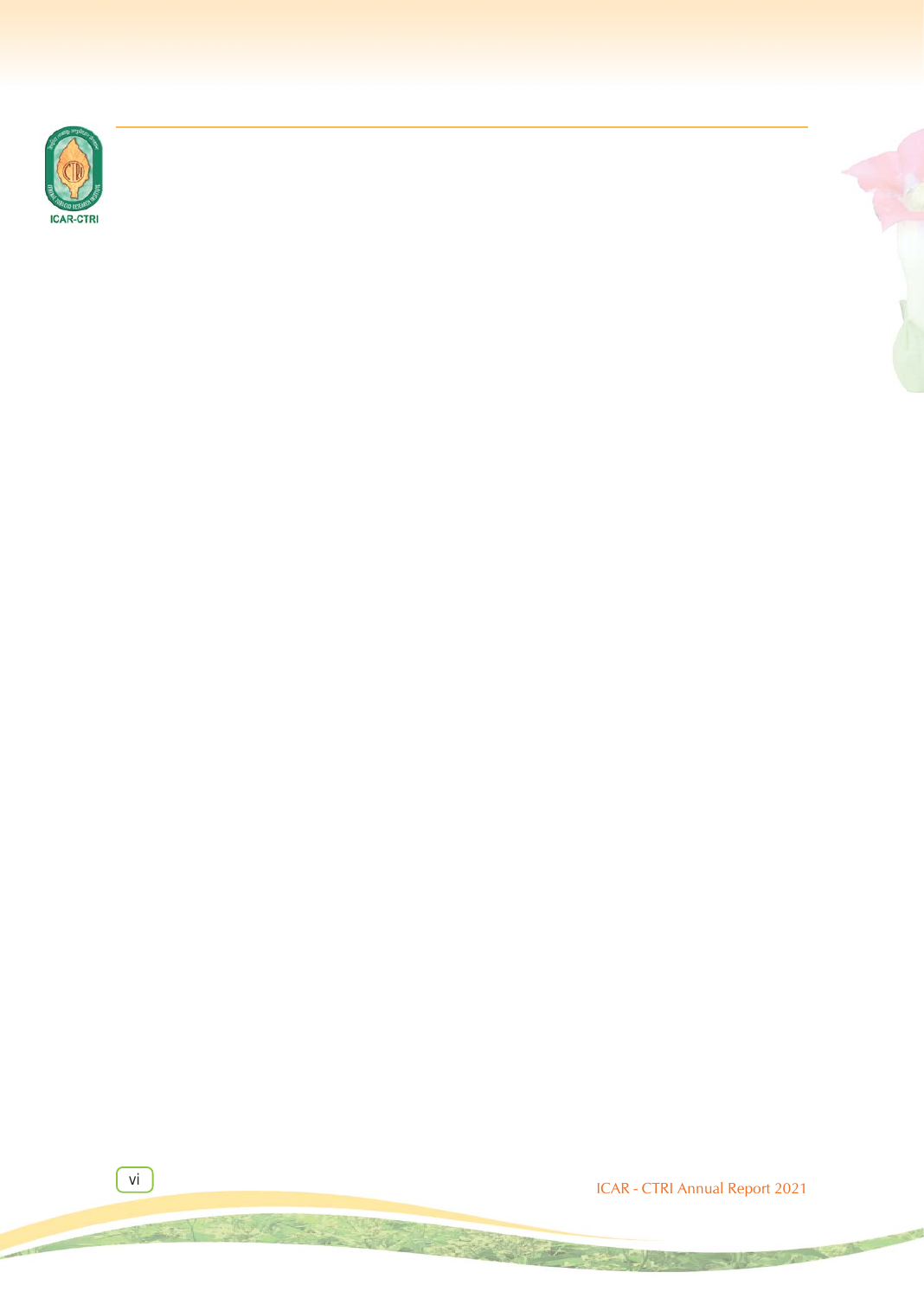

भाकृअनुप–केन्द्रीय तम्बाकू अनुसंधान संस्थान, राजमंड्री की वार्षिक रिपोर्ट–2021 प्रस्तुत करना वास्तव में मेरे लिए सम्मान की बात है। वर्ष 2021, कोविड महामारी से निरंतर उपजी कई चुनौतियों का गवाह बना। यह जानकर खुशी होती है कि वर्ष के दौरान कई बाधाओं और कठिनाइयों के बावजूद, संस्थान ने अच्छा प्रदर्शन किया और अनुसंधान, विस्तार और अन्य अधिदेषित गतिविधियों में महत्वपूर्ण प्रगति की।

2021 के दौरान प्राप्त की गई महत्वपूर्ण शोध उपलब्धियों में : उच्च उपज देने वाली 3 तंबाकू किस्मों / संकरों की पहचान (बीड़ी तंबाकू



जीएबीटीएच 2, रस्टिका तंबाकू का जीसीटी 5 और बर्ली तंबाकू का वाईबी 22); एपी राज्य बीज उप–समिति को किस्मों की रिलीज हेतू 3 किस्मों से संबंधित (एफसीवी तंबाकू के एफसीजे 11 और एफसीआर 15 और बीड़ी तंबाकू के एबीडी 132) प्रस्ताव प्रस्तुत करना; एफसीवी और बीड़ी तंबाकू के लिए डीयूएस दिशानिर्देशों का विकास; फसल गहनता, मृदा संसाधन लक्षण वर्णन, एसटीसीआर आधारित उर्वरक नुस्खे, पोषक तत्व उपयोग अनुकूलन, ऊर्जा संरक्षण, कीटनाशक अवशेषों को कम करना, एकीकृत कीट प्रबंधन आदि के क्षेत्रों में फसल उत्पादन और संरक्षण प्रौद्योगिकियों का विकास और रिलीज शामिल हैं। तंबाकू पत्ती की गुणवत्ता के क्षेत्र में, रासायनिक गुणवत्ता मूल्यांकन और कीटनाशक अवशेषों के विश्लेषण के लिए दो विश्लेषणात्मक तरीकों का मानकीकरण किया गया। संस्थान ने तंबाकू बोर्ड, वाणिज्य मंत्रालय, भारत सरकार और व्यापार जगत के साथ अभिसरण में फील्ड फ्रेंडस प्रोग्राम, विभिन्न फसल चरणों में फील्ड स्तर के प्रशिक्षण के माध्यम से उद्योग के तकनीकी कर्मचारियों की क्षमता निर्माण जैसे अभिनव विस्तार दृष्टिकोणों के माध्यम से प्रौद्योगिकी आउटरीच गतिविधियों में अग्रणी भूमिका निभाई। संस्थान के तहत कार्यरत कृशि विज्ञान केन्द्रों ने किसानों के साथ–साथ ग्रामीण युवाओं को अपनी कृषि आय बढ़ाने के लिए अग्रपंक्ति विस्तार गतिविधियों के साथ–साथ क्षमता निर्माण, कौशल विकास और महिला सशक्तिकरण कार्यक्रमों के कार्यान्वयन में योगदान दिया। कलवाचर्ला स्थित कृषि विज्ञान केन्द्र पूर्वी गोदावरी जिले में एफपीओ के गठन पर सक्रिय रूप से काम कर रहा है। संस्थान ने तंबाकू बीज आपूर्ति (>7000 किग्रा), पत्ती की गुणवत्ता, मिट्टी और बीज परीक्षण में विश्लेषणात्मक सेवाओं सहित सेवा कार्यों में बहुत अच्छा प्रदर्शन किया है। संस्थान-उद्योग संबंधों को कार्यात्मक रूप से मजबूत करने के लिए, संस्थान ने उद्योग के साथ 3 समझौता ज्ञापनों पर हस्ताक्षर किए। स्नातकोत्तर छात्रों द्वारा अनुसंधान की सुविधा के लिए राज्य कृषि और बागवानी विश्वविद्यालयों के साथ दो और समझौता ज्ञापनों पर हस्ताक्षर किए गए। 'आजादी का अमृत महोत्सव' समारोह के एक भाग के रूप में, संस्थान ने एक व्याख्यान श्रृंखला शुरू की है जिसमें प्रतिष्ठित व्यक्तियों / विशेषज्ञों ने कृषि से संबंधित समसामयिक मुद्दों पर विशेष व्याख्यान दिए हैं। इसके अलावा, संस्थान ने भारत सरकार के प्रमुख कार्यक्रमों और अन्य विशेष पहलों को लागू करने में एक सक्रिय भूमिका निभाई।

संस्थान की अनुसंधान उत्पादकता उत्कृष्ट रही है जैसा कि अनुसंधान प्रकाशनों (राष्ट्रीय और अंतर्राष्ट्रीय पत्रिकाओं में 46 शोध पत्र, 1 बुलेटिन, 4 ब्रोचर, 9 पुस्तक अध्याय, 5 लोकप्रिय लेख), कॉपी राइट सॉफ्टवेयर (3) और प्रतिष्ठित पुरस्कारों (6) में परिलक्षित होता है। संस्थान ने सभी अनिवार्य बैठकें अर्थात आईआरसी, आईएमसी, आरएसी, एआईएनपीटी कार्यशालाओं को निर्धारित समय में आयोजित किया है। कंदुकूर में कृषि विज्ञान केन्द्र की गतिविधियों को मजबूत करने के लिए, संस्थान ने 199.8 लाख के कूल बजट परिव्यय के साथ अपने प्रशासनिक भवन का निर्माण पूरा किया।

संस्थान के प्रबंधन, शोधकर्ताओं और अन्य कर्मचारियों ने माननीय सचिव–डेयर और महानिदेशक–आईसीएआर, डॉ त्रिलोचन महापात्र तथा उप महानिदेशक (फसल विज्ञान), डॉ. टी. आर. शर्मा, सहायक महानिदेशक (वाणिज्यिक फसल), डॉ. आर. के. सिंह और भाकृअनुप, नई दिल्ली के अन्य प्रमुख पदाधिकारियों को उनके प्रेरक नेतृत्व, मार्गदर्शन और प्रभावी अनुसंधान कार्यक्रमों और योजनाओं के लिए आवश्यक समर्थन के लिए धन्यवाद दिया। मैं संस्थान के सभी प्रभागों / अनुसंधान केंद्रों के प्रमुखों, वैज्ञानिकों और अन्य कर्मचारियों को उनके निरंतर प्रयासों और निरंतर समर्थन के लिए धन्यवाद देता हूं, जिनके बिना इस वार्षिक रिपोर्ट में संक्षेपित अनुसंधान गतिविधियां और उपलब्धियां संभव नहीं होतीं। अंत में, मैं संपादकीय समिति, पीएमई सेल और एलडीएस यूनिट के सदस्यों द्वारा किए गए प्रतिबद्ध प्रयासों की सराहना करता हूं, जिसने इस वार्षिक रिपोर्ट के समय पर प्रकाशन को सक्षम बनाया।

दामांकर 2ईडी (डी. दामोदर रेड्डी) निदेशक

27<sup>th</sup> जनवरी, 2022 राजमन्ड़ी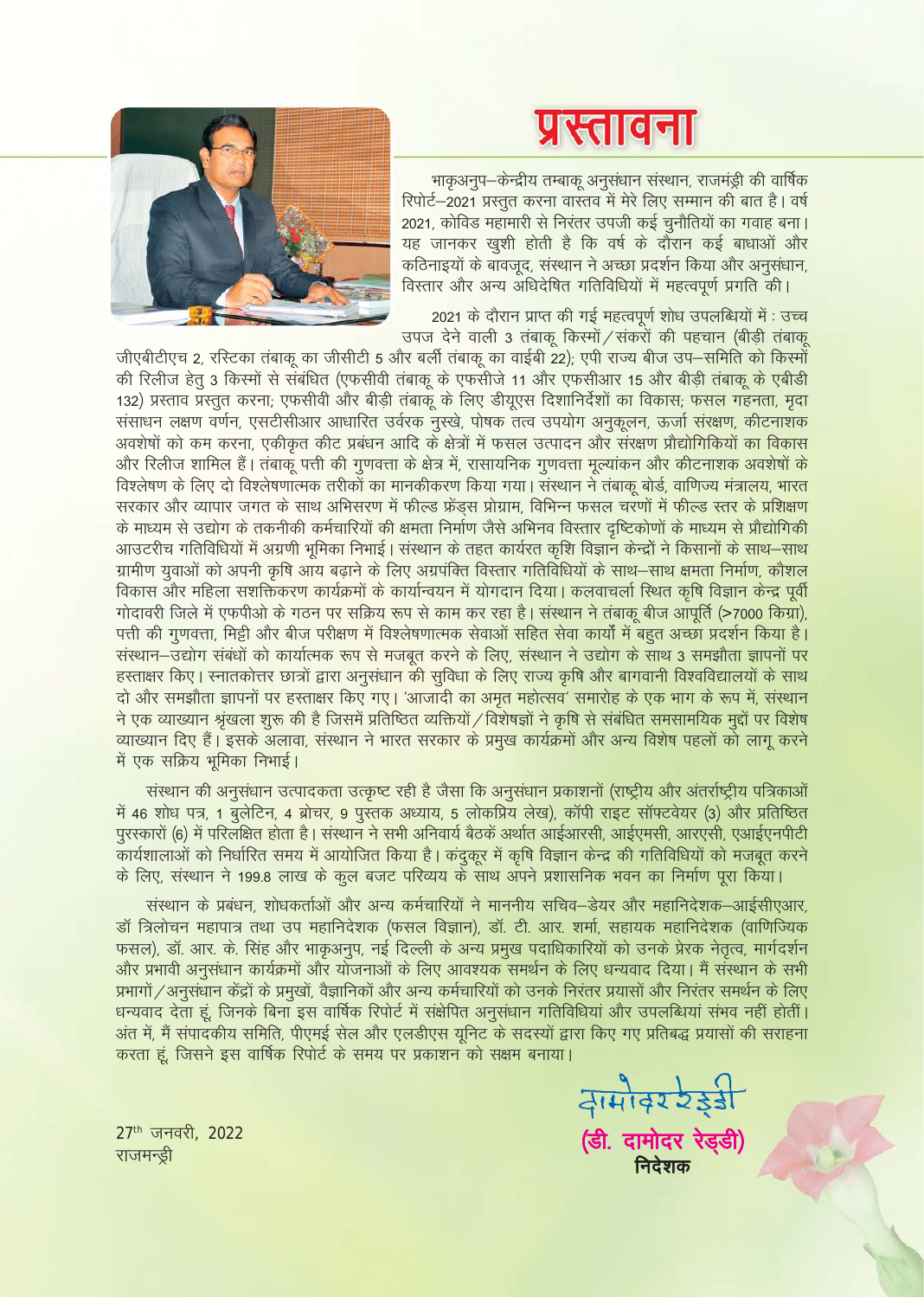



It is indeed an honour for me to present the Annual<br>Report-2021 of the ICAR-Central Tobacco Research<br>Institute, Rajahmundry. The year 2021 witnessed several<br>challenges stemming from continued Covid pandemic. t is indeed an honour for me to present the Annual Report-2021 of the ICAR-Central Tobacco Research Institute, Rajahmundry. The year 2021 witnessed several Despite many constraints and difficulties during the year, it is heartening to note that the institute performed well and made significant progress in research, extension and other mandated activities.

The significant research accomplishments made during 2021 include: identification of 3 high yielding tobacco varieties/hybrids (GABTH 2 of Bidi tobacco, GCT 5 of Rustica tobacco and YB 22 of Burley tobacco); submission of 3 variety release (FCJ 11 & FCR 15 of FCV tobacco; and ABD 132 of Bidi tobacco) proposals to AP State Seed Sub-committee on Variety Release; development of DUS guidelines for FCV and Bidi tobacco; development and release of crop production and protection technologies in the areas of crop intensification, soil resource characterisation, STCR based fertilizer prescription, nutrient use optimization, energy conservation, minimisation of pesticide residues, integrated pest management *etc*. In the area of tobacco leaf quality, two analytical methods for chemical quality assessment and pesticide residue analysis were standardised. The institute took a lead role in technology outreach activities in convergence with Tobacco Board, Ministry of Commerce, Govt. of India and Trade through innovative extension approaches like Field Friends Programme, capacity building of technical staff of Industry through field level trainings at different crop phases. The KVKs functioning under institute contributed to implementation of front-line extension activities as well capacity building, skill sharpening and women empowerment programmes to farmers as well as rural youth for enhancing their farm income. The KVK at Kalavacharla has been actively working on formation of FPOs in East Godavari district. The institute has done exceedingly well in service functions including tobacco seed supply (>7000kg), providing analytical services in leaf quality, soil and seed testing. In a bid to strengthen the functional Institute-Industry relations, the institute signed 3 MoUs with Industry. Two more MoUs with State Agriculture and Horticulture Universities were inked for facilitating research by post-graduate students. As a part of the 'Azadi Ka Amrit Mahotsav' celebrations, the institute has initiated a lecture series wherein the eminent personalities/ experts delivered special lectures on the contemporary issues of relevance to agriculture. Also, the institute played a proactive role and implemented flagship programs and other special initiatives of Government of India.

The research productivity of the institute has been excellent as is reflected in research publications (46 research papers in National and International Journals, 1 bulletins, 4 Brochures, 9 book chapters, 5 popular articles), copy righted software (3) and prestigious awards (6). The Institute has conducted/organized all the mandatory meetings *viz.,* IRC, IMC, RAC, AINPT workshops in the stipulated time. In a bid to strengthen the activities of KVK at Kandukur, the institute completed the construction of its administrative building with a total budget outlay of 199.8 lakhs.

The institute's management, researchers and other staff thank Hon'ble Secretary-DARE & Director General-ICAR, Dr. Trilochan Mohapatra; Deputy Director General (Crop Sciences), Dr. T.R. Sharma; ADG (Commercial Crops), Dr. R.K. Singh; and other key functionaries at ICAR, New Delhi for their inspirational leadership, guidance and support essential for effective research programs and schemes. I thank all Heads of Divisions/Research Stations, Scientists and other staff of the institute for their continued efforts and unstinted support, without which the research activities and accomplishments summarized in this Annual Report would not have been possible. Lastly, I appreciate with thanks the committed efforts made by the members of editorial committee, PME cell and LDS Unit, which enabled timely publication of this annual report.

27th January, 2022 Rajahmundry

 $\lambda = 2$  and  $904$ 

(D. DAMODAR REDDY) **Director**